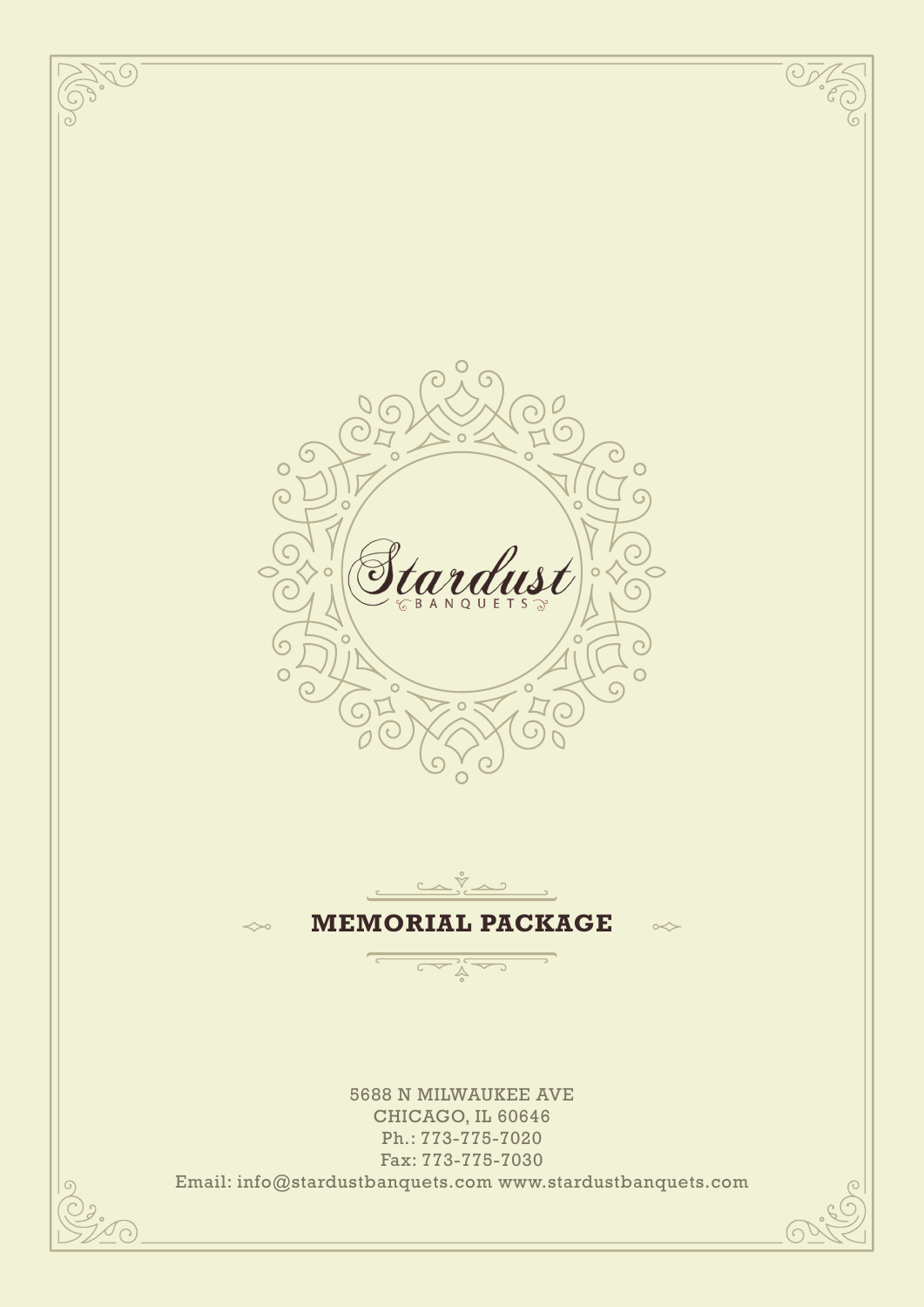

- 4 hour package
- Wine on each table during dinner limit one carafe per table
- Extras: wine carafe \$18.00; imported beer \$4.00; American beer \$3.00

- Family Style Dinner: Soup (choice of one), Salad (choice of one), Side Dish (choice of one), Main Entrées (choice of two), Potatoes (choice of one), Hot Vegetables (choice of one), Cold Vegetables (choice of one)

- Ice cream sundae as a dessert

- Fifth Third Bank & Free Valet Parking

- Decorations: flowers, candlesticks on the main table, candles on the other tables, napkins (different colors available), box for the envelopes

- Chair covers - extra

Reservations: In order to guarantee a reservation and price for the date you have selected, it will be necessary for you to place a deposit that is non-refundable. Half (1/2) of projected cost must be paid within 60 days prior to the date of the banquet. The balance must be paid seven (7) days before the occasion based on current guarantee (we only accept cashier's checks or money order). Final count of guests has to be given 7 days prior to the party (however the minimum guaranteed is not the subject to change). At any time after signing the contract should you, for any reason, not fulfill this agreement you are responsible for any losses which Stardust Banquets incurs due to default. All deposits will be retained as liquidated damages..

If you are paying with a credit/debit card, Stardust Banquets charges 2% more for the final invoice..

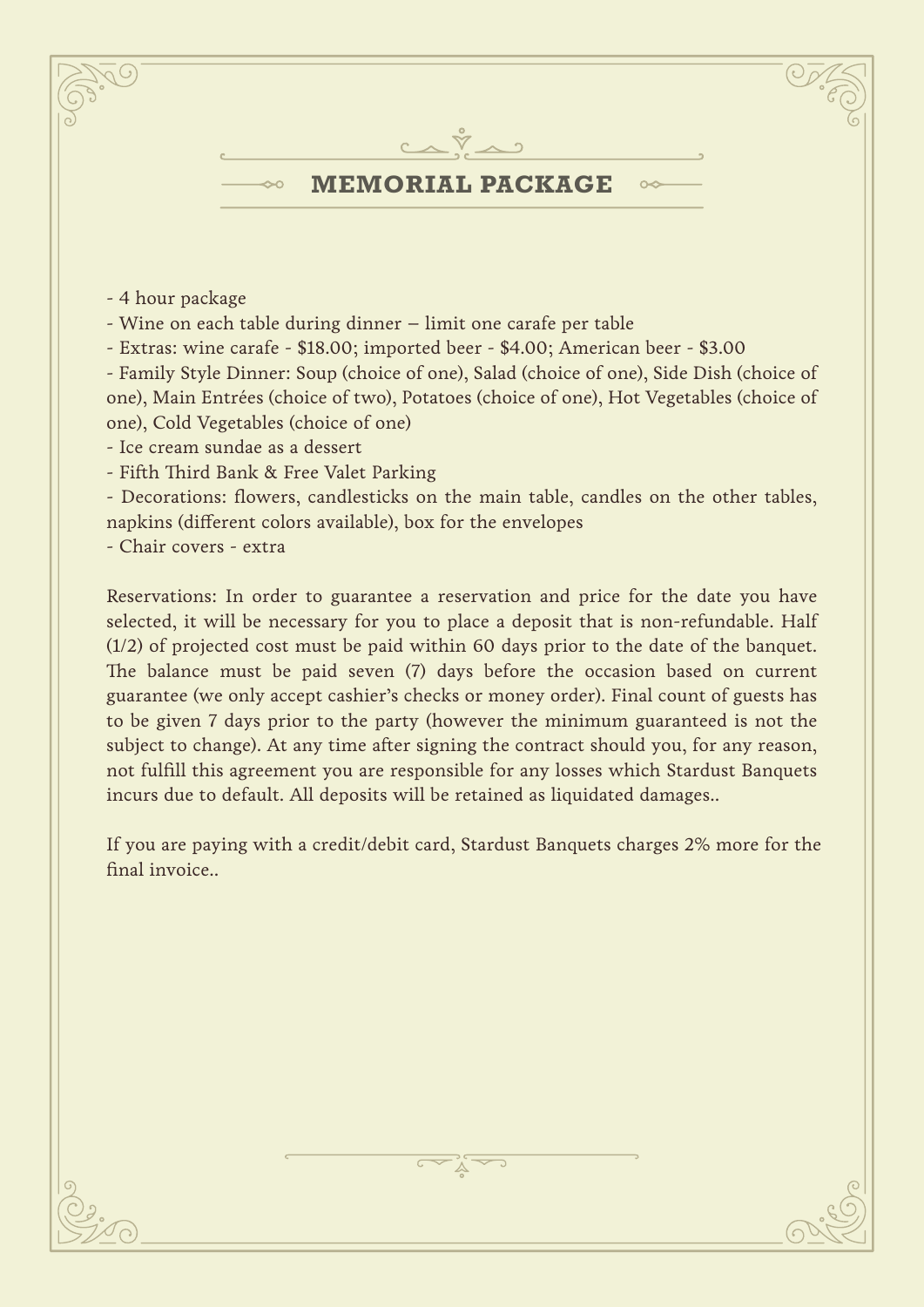# **MEMORIAL PACKAGE**

 $C\wedge\breve{\nabla}\wedge 2$ 

## $\ll$  **SOUPS (1)**  $\ll$

- · Minestrone
- · Chicken noodle
- · Cream of broccoli
- · Cream of asparagus
- · Cream of mushroom
- · Tomato soup with rice or noodles
- · Cream of carrot
- · Cream of green peas

# $\gg$  **SALADS (1)**  $\approx$

· Garden fresh salad (dressing: choice of 2)

 $\sim$ 

- · Greek salad
- · Italian salad
- · Caesar salad
- · Stadust salad

· Spinach & strawberry salad with nuts, raisins, and poppy seed dressing or raspberry dressing

## $\gg$  **SIDE DISH (1)**  $\ll$

- · Variety of pierogies
- · Potato finger dumplings
- · Silesian dumplings
- · Fettuccini alfredo
- · Mostaciolli (red sauce or meat sauce)
- · Pasta with pesto sauce
- · Pasta with marsala sauce
- · Pasta Stardust
- · Pasta with seafood

## $\leftrightarrow$  **POTATOES AND ACCOMPANIMENTS (1)**  $\leftrightarrow$

 $\sim$ 

- · Mashed red potatoes skin-on with garlic and spinach
- · Roasted potatoes red
- · Vesuvio style potatoes white
- · Mashed potatoes
- · Red potatoes with butter and dill
- · Buckwheat groats

# $\gg$  **HOT VEGETABLES (1)**  $\ll$

- · Green beans almandine
- · Peas & carrots
- · Fresh carrots with olive oil & garlic
- · Fresh vegetable medley, mixed
- · Sautéed sweet cabbage
- · Corn
- · Sautéed beets
- · Broccoli in garlic butter sauce

# $\leftrightarrow$  **COLD VEGETABLES (1)**  $\leftrightarrow$

- · Cucumbers with sour cream & dill
- · Red beets with horseradish or with onion
- · Coleslaw
- · Sauerkraut
- · Red cabbage
- · Carrots with raisins and pineapple
- · Stardust special beets
- · Beets with feta cheese greek style